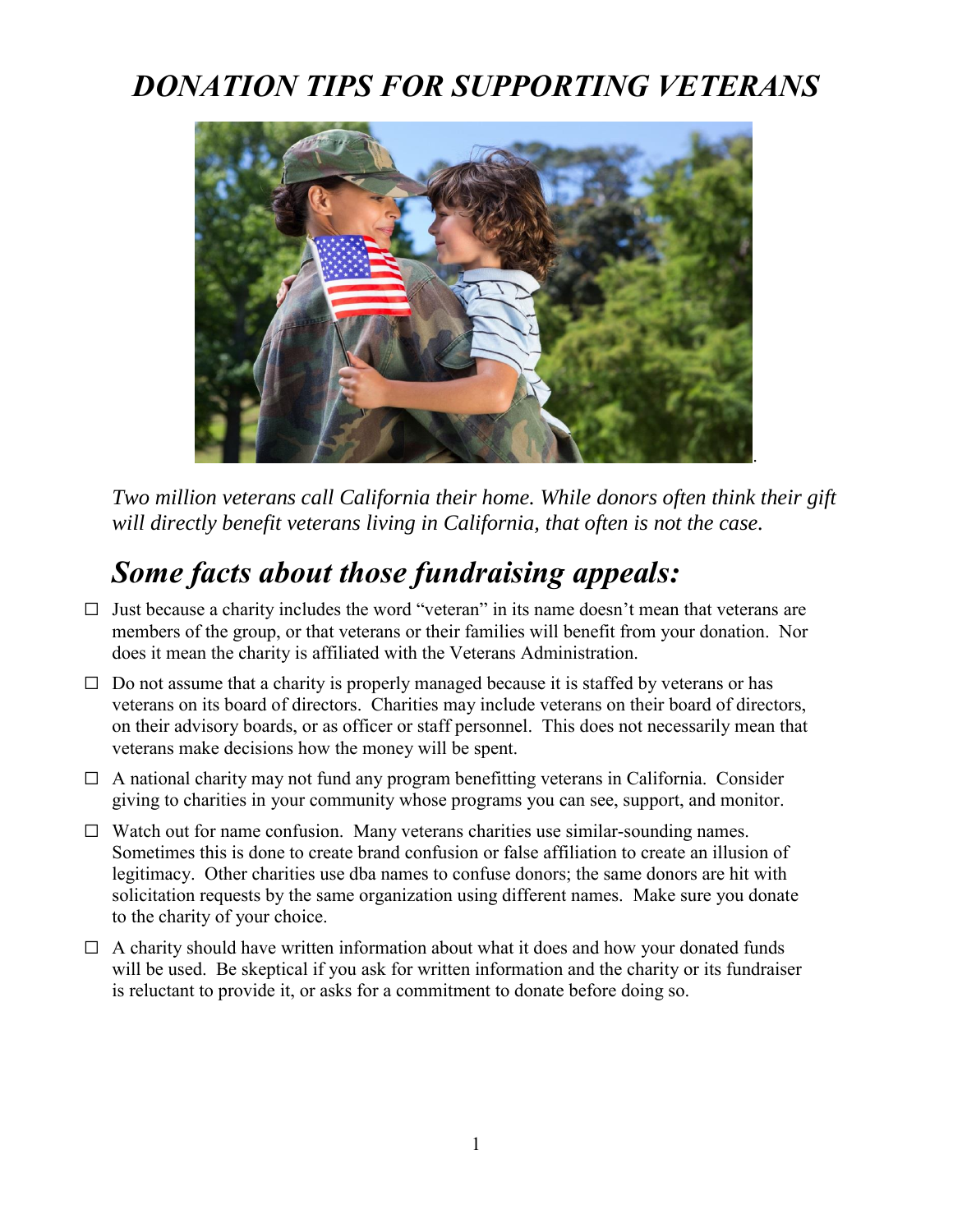

#### *Before you give, check out the charity*

- G Charities and their fundraisers **must be registered** in California with the Attorney General's Registry of Charitable Trusts and **must provide annual reports**. Use the Attorney General's website to research registered charities. Go to<https://oag.ca.gov/charities> , under **Resources & Tools,** click on **Registry Verification Search**. If a charity is not listed, it should not be soliciting funds in California. If it is listed, you can view its financial reports, including the IRS Form 990 that the charity is required to file with the Registry.
- $\Box$  IRS Form 990 provides basic information about how much a charity spends on its charitable programs, administration, and fundraising. A cursory review of the IRS Form 990, however, may not tell the full story. For example, if a charity checks the box for "Joint Costs" in its Statement of Functional Expenses, that means it claims that some money it spent fundraising is also part of its charitable programs. Some charities abuse this joint cost allocation to make themselves look efficient while hiding high fundraising costs. Publications relating to "Joint Costs" are available on the Attorney General's Website at [https://oag.ca.gov/charities,](https://oag.ca.gov/charities) under **Resources & Tools, Registry Publications.**
- $\Box$  Donating Goods. Find out how the charity benefits from the collection and resale of these gifts-in-kind. Some charities sell donated goods at a fixed price and receive very little for the items. Other charities use the donated items as pass-through gifts to other charities. Beware that some charities inflate the value of donated items on their IRS Form 990 to create the appearance of significant program expenses or revenue. Publications relating to "Gifts in Kind" are available on the Attorney General's website at<https://oag.ca.gov/charities> under **Resources & Tools, Registry Publications.**
- $\Box$  "Free" gifts cost the charity money. If a charity sends you t-shirts, tote bags, pen sets, calculators or other expensive items, it may be using donated funds to purchase them, which means the charity has less to spend helping veterans. In fact, your donation may do little to support the charity's program, and instead primarily benefit the for-profit companies that market and mail the gifts to donors on behalf of the charity.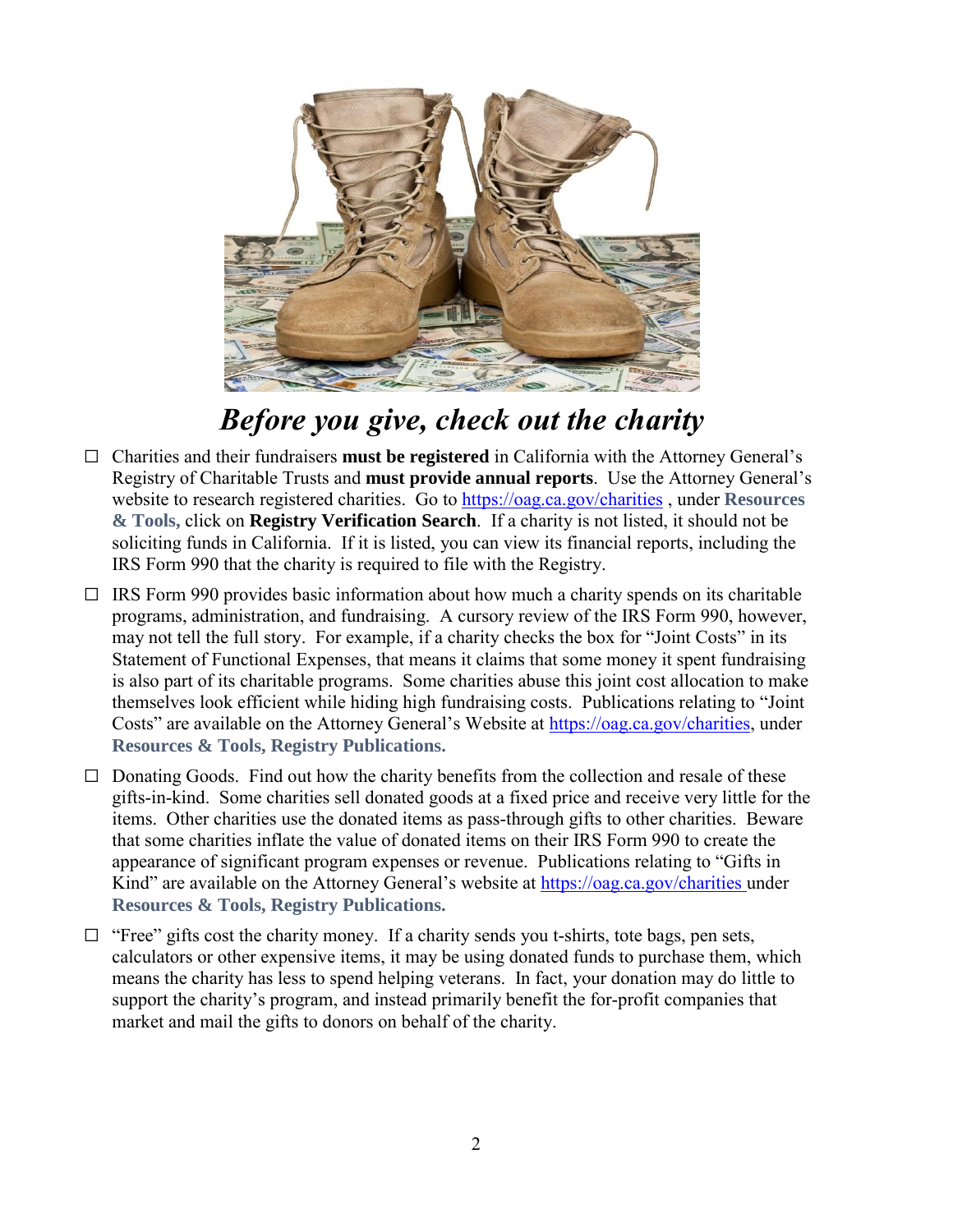## *INVEST WISELY!*



### *Remember – your donation is an investment in the charity and its programs.*

#### *Questions to ask:*

 $\Box$  Does the charity

- o Provide a clear and solid description of its charitable program?
- o Explain exactly how it helps veterans?
- o Quantify how many veterans are actually benefitting from its programs and how your donation is being used?
- G How much of your donation will be spent on "*direct* program" expenses directly benefitting veterans with grants as opposed to "public education" or "fundraising" expenses or "administrative" expenses?
- $\Box$  Is your contribution tax-deductible? Not all donations are tax-deductible, including those to associations formed to benefit members.